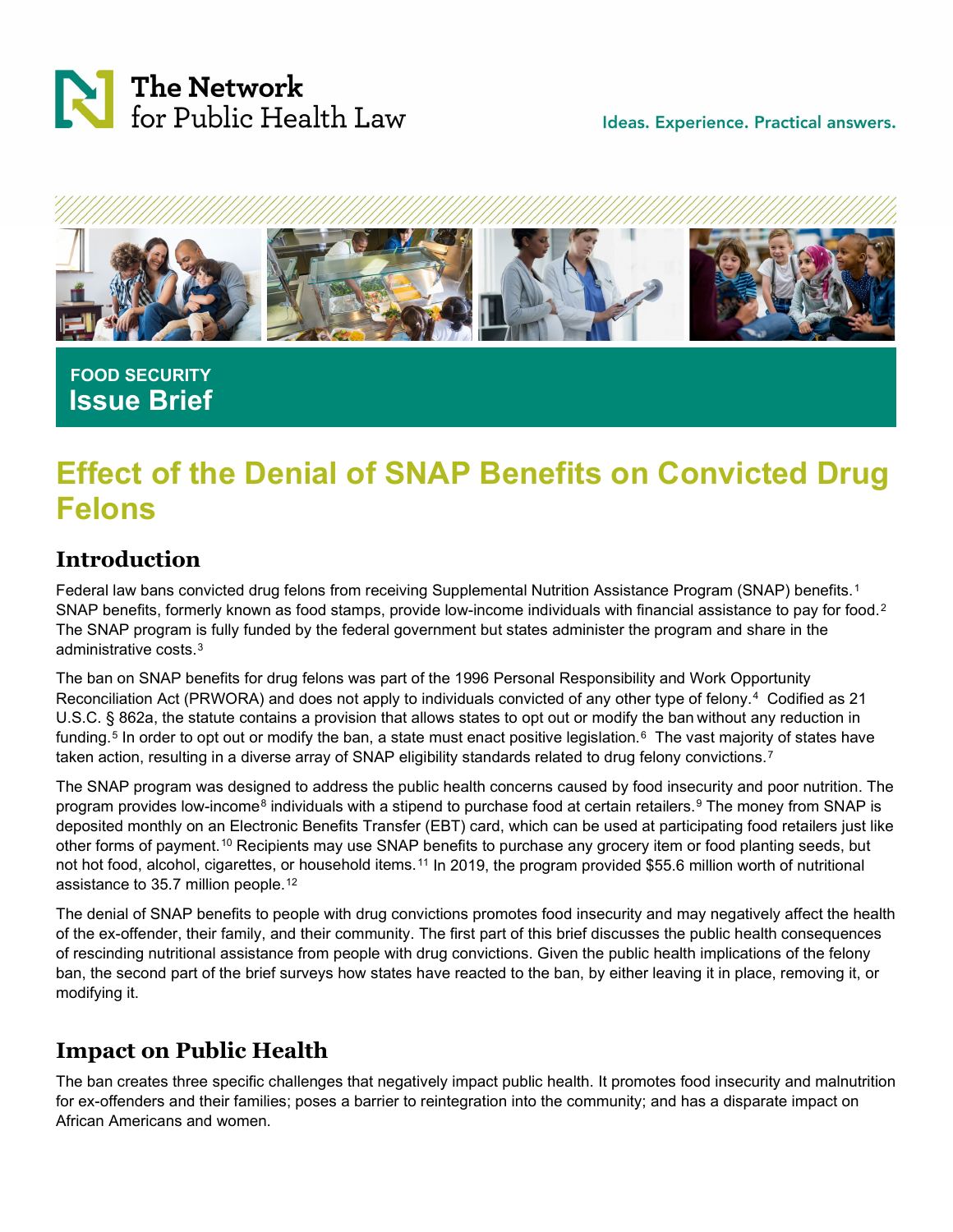### **Food Insecurity and Malnutrition**

The SNAP ban limits low-income ex-offenders' access to adequate nutrition. SNAP helps prevent food insecurity and malnutrition in low-income households by raising food expenditures and improving nutrient availability.[13](#page-3-12) The United States Department of Agriculture (USDA) defines food security as "access by all people at all times to enough food for an active, healthy life."[14](#page-3-13) Without SNAP benefits, otherwise eligible ex-offenders are more likely to be food insecure.

Food insecurity decreases the quality of dietary intake and increases stress.[15](#page-4-0) It negatively impacts dietary intake because those who are food insecure often turn to less expensive, energy dense foods of poor nutritional quality.<sup>[16](#page-4-1)</sup> Consuming cheaper foods filled with refined grains, added sugars, and trans fats deprives them of vital nutrients.<sup>[17](#page-4-2)</sup> As a result, food insecure adults are 21% more likely to have hypertension and approximately 50% more likely to have diabetes.<sup>[18](#page-4-3)</sup> Food insecurity also correlates with being overweight and obese.<sup>[19](#page-4-4)</sup> Researchers found that food insecure adults are more likely to possess the "thrifty food gene" which increases body fat during "feast" periods to protect against "famine" periods.<sup>[20](#page-4-5)</sup>

Food insecurity also has psychological effects that increase long-term stress.[21](#page-4-6) Long-term stress increases cortisol in the blood, which in turn increases blood glucose and suppresses the immune system, digestive system, reproductive system, and growth processes.[22](#page-4-7) Overexposure to cortisol and other stress-related hormones contributes to a number of health conditions including heart disease, depression, and weight gain.[23](#page-4-8)

Because SNAP benefits are distributed by household, the ban on food assistance also affects the families of ex-offenders. Benefits are calculated based on the number of people in the household; a household of four receives benefits calculated for four people. <sup>[24](#page-4-9)</sup> However, when one of the individuals in the household has a felony drug conviction, the program does not consider that person when benefits are distributed.<sup>[25](#page-4-10)</sup> In that situation, a family of four would receive benefits allotted for three people. Rather than excluding the banned individual from family meals, low-income households adjust their food intake to account for the reduced amount of food.<sup>[26](#page-4-11)</sup> To compound the problem, if the ex-offender contributes income to the household, that income decreases the allotment of SNAP benefits that goes to the household.<sup>[27](#page-4-12)</sup>

#### **Reintegration and Recidivism**

Withholding SNAP benefits from drug felons has a negative effect on communities because it is a barrier to reintegration. Since the beginning of the 1980s, there has been a 790% increase in the federal prison population.<sup>[28](#page-4-13)</sup> Drug offenders constituted the largest portion of inmates entering federal prison during that time.[29](#page-4-14) These and other ex-offenders will face many challenges as they reintegrate into society, including civil sanctions.<sup>[30](#page-4-15)</sup>

The federal ban on SNAP benefits for drug felons is one of the many civil consequences of criminal convictions that can hinder an ex-offender's ability to reenter the community.<sup>[31](#page-4-16)</sup> SNAP benefits provide a safety net while ex-offenders reintegrate into the community and search for employment. A felony conviction negatively affects an individual's employment prospects and economic stability.<sup>[32](#page-4-17)</sup> Unemployment is strongly associated with food insecurity.<sup>[33](#page-4-18)</sup> Households with an unemployed adult are 12-15 percent more likely to be food insecure.<sup>[34](#page-4-19)</sup>

Ex-offenders that find employment are likely to experience slow wage growth compared to those without criminal records because the accessible jobs have low wage trajectories.[35](#page-4-20) Low-income households are more likely to be food insecure.[36](#page-4-21) Food insecure employees are more likely to experience problems in the workplace because poor nutrition and existing health concerns combine to reduce a worker's productivity.<sup>[37](#page-4-22)</sup>

#### **Disparate Impact**

Social justice issues exacerbate these public health challenges. Due to compounding factors, African Americans are more likely to experience the negative health consequences associated with the ban. As a general matter, Black households are more likely to be food insecure.<sup>[38](#page-4-23)</sup> Black households experience food insecurity at a rate of 21.1 percent, white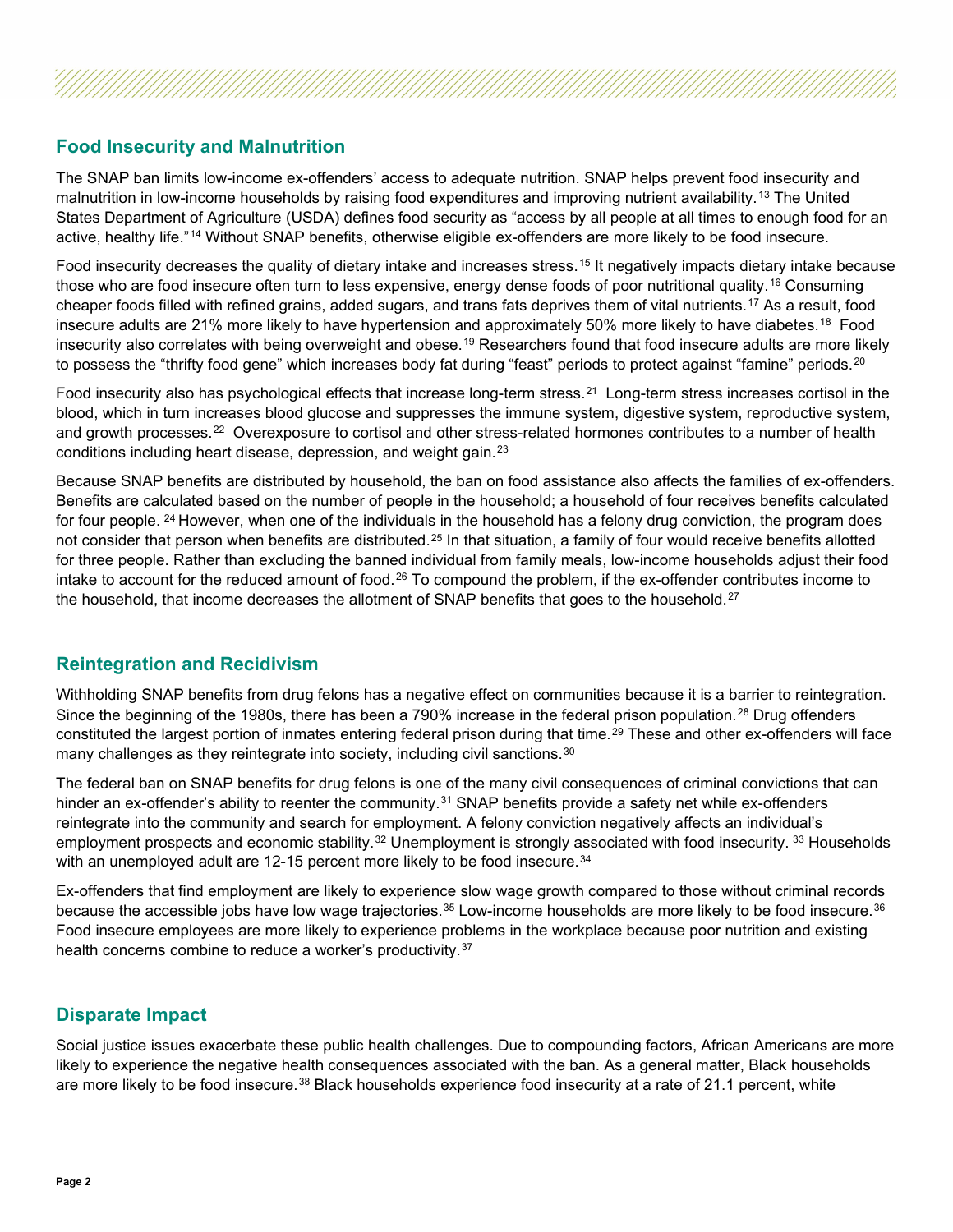households experience food insecurity at a rate of 8.1 percent, and the national average for food insecurity is 11.1 percent.[39](#page-4-24) African Americans are 3.6 times more likely to receive SNAP benefits than White Americans.[40](#page-4-25)

In addition, although studies have shown that actual drug usage is roughly the same, African Americans are convicted of drug offenses at much higher rates than White Americans.<sup>[41](#page-4-26)</sup> African Americans are 10 times as likely to go to prison for a drug conviction.[42](#page-4-27)

The law also disproportionately affects women. Women are more likely to commit drug crimes than men.<sup>[43](#page-4-28)</sup> Recent data indicates that 24.8 percent of women in state prison were incarcerated for a drug offense, compared to 14 percent of men.[44](#page-5-0) Similarly, 56.8 percent of women in federal prison were convicted of a drug offense compared to 46.6 percent of men.[45](#page-5-1) As a result, female ex-offenders who are reentering the community are more likely than male ex-offenders to be denied SNAP benefits.

This is compounded by the fact that women are more likely to be single parents.<sup>[46](#page-5-2)</sup> Single women with children are more likely than single fathers and married parents to rely on SNAP benefits.<sup>[47](#page-5-3)</sup> About 27.8 percent of households headed by a single woman are food insecure, almost 17 percentage points higher than the national average of 11.1%.<sup>[48](#page-5-4)</sup> Many of the women convicted of drug felonies are mothers.<sup>[49](#page-5-5)</sup> These women are statistically more likely to need SNAP benefits and will be unable to receive them because of their drug conviction. While the statute provides that the mother's ineligibility to receive SNAP benefits should not affect the child's ability to receive food assistance,<sup>[50](#page-5-6)</sup> as discussed above, the loss of food assistance affects the entire household.<sup>[51](#page-5-7)</sup> For children, food insecurity often results not only in poor health outcomes but also delayed cognitive and behavioral development.<sup>[52](#page-5-8)</sup>

Clearly, the Federal Ban is not the sole cause of nutritional deficits for African Americans or any other population. Food insecurity is caused by several interrelated factors. Nonetheless, when drug convictions rates are higher for one subgroup, overall access to SNAP benefits for that group decreases. Given the higher than average drug conviction rates for African Americans, there is a disproportionate impact on the food insecurity of African American men, women, and children. As noted below, states have reacted to these risks in a variety of ways.

#### **State Laws Reacting to the Federal Ban**

The opt-out provision grants states complete control to shape SNAP eligibility requirements for convicted drug felons. As a result, a diverse array of laws and regulations have emerged. Currently, only South Carolina has left the full ban in place, 22 states and D.C. have completely opted out of the ban, and 27 states have modified the ban so that qualifying drug felons are still eligible to receive SNAP benefits. With the public health implications of the felony ban in mind, the varying approaches to modifying the ban were surveyed.

The [survey of state policies](https://www.networkforphl.org/wp-content/uploads/2020/04/50-State-Survey-SNAP-Felony-Ban-Updated.pdf) revealed six common modifications to the SNAP felony ban. The three most common requirements found in the survey are drug treatment, drug testing, and parole compliance. Currently, 15 states require drug treatment and only nine require drug testing, although it is likely that drug testing may be required as a part of the "successful completion" of drug treatment. Another 16 states require those convicted of drug offenses to generally comply with parole conditions.

Three additional variables were seen less frequently. Five states disqualify an individual permanently after multiple separate convictions. Some states make a distinction between possession and distribution crimes; four states deny benefits to an individual convicted of a distribution felony, but not to an otherwise eligible "possession felon." Four states have created a specific ineligibility period linked either to the date of conviction or release from incarceration. Most states set the ineligibility period by statute, with ineligibility periods ranging from six months to one year. Arizona, however, leaves the decision of an ineligibility period and its length to the court.<sup>53</sup>

In addition to the six most common requirements, some states have adopted novel modifications to the federal ban. For example, Kentucky<sup>[54](#page-5-10)</sup> and Nevada<sup>[55](#page-5-11)</sup> have created an exception for otherwise eligible pregnant women. This variable has obvious public health benefits, particularly given the impact of the ban on women and families.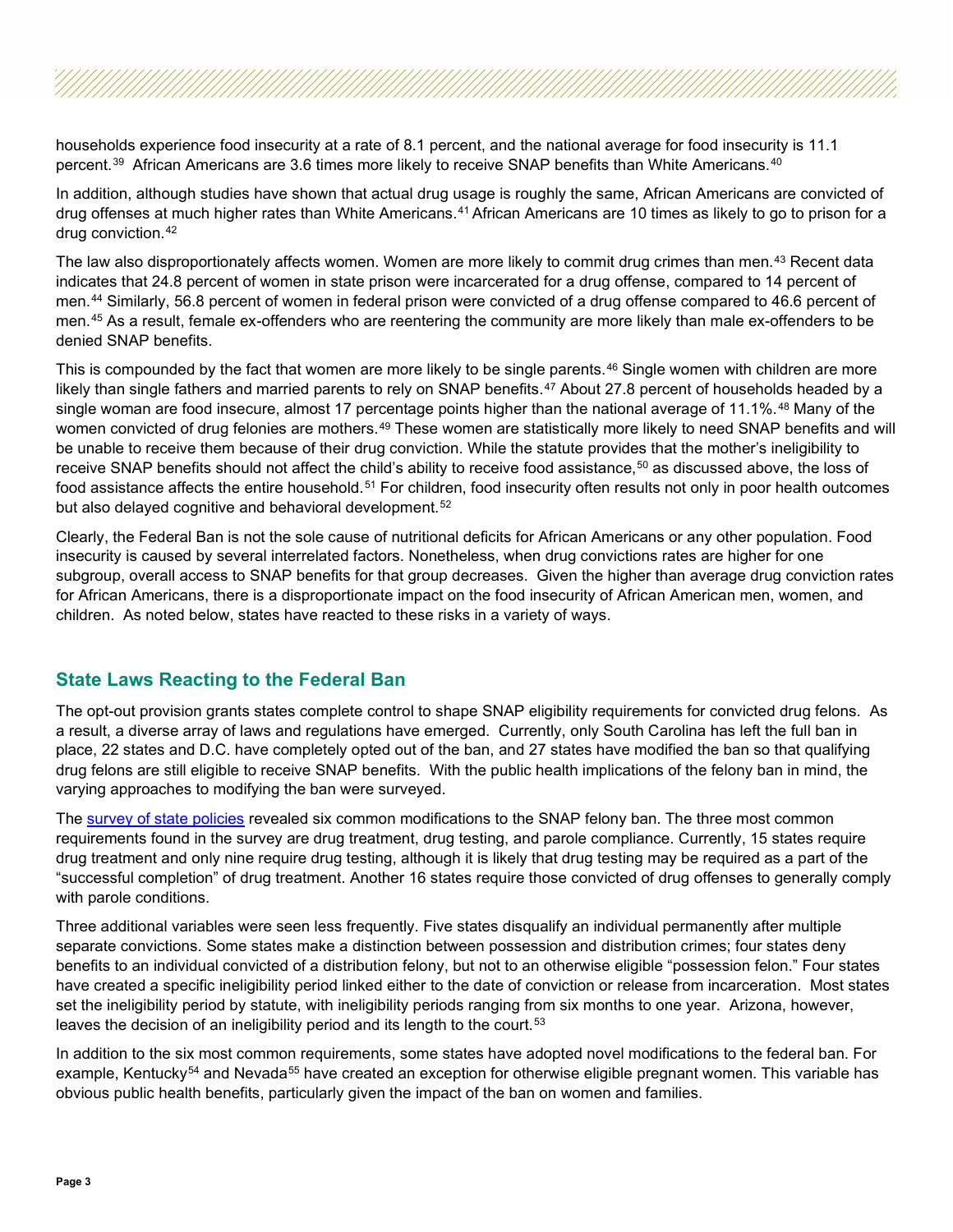Arguably, the 49 states and the District of Columbia that have chosen to opt out or modify the federal ban recognize the importance of preserving access to SNAP benefits for the convicted individual and members of their household. Conversely, the federal SNAP ban makes increased food insecurity a collateral consequence of a drug felony.

#### **SUPPORTERS**



Robert Wood Johnson Foundation

**The Network for Public Health Law is a national initiative of the Robert Wood Johnson.**

**This document was developed by Hillary Payne, J.D. Candidate, and Mary-Claire Morrow, J.D. Candidate, at the University of Maryland Francis King Carey School of Law, and updated in 2020 by Alexis Gbemudu, J.D. Candidate, and Devon Horine, J.D. Candidate, at the University of Maryland Francis King Carey School of Law, with guidance and review by Mathew Swinburne, J.D., Associate Director, Network for Public Health Law – Eastern Region at the University of Maryland Francis King Carey School of Law. The Public Health Law Network provides information and technical assistance on issues related to public health. The legal information and assistance provided in this document does not constitute legal advice or legal representation. For legal advice, please consult specific legal counsel.**

**Updated: April 2020**

<span id="page-3-0"></span><sup>1</sup> 21 U.S.C. § 862a.

- <span id="page-3-1"></span><sup>2</sup> Supplemental Nutrition Assistance Program, U.S. DEP'T OF AGRIC. FOOD & NUTRITION SERV., [http://www.fns.usda.gov/snap/supplemental-nutrition-assistance](http://www.fns.usda.gov/snap/supplemental-nutrition-assistance-program-snap)[program-snap.](http://www.fns.usda.gov/snap/supplemental-nutrition-assistance-program-snap)
- <span id="page-3-2"></span><sup>3</sup> U.S. DEP'T OF AGRIC. FOOD & NUTRITION SERV., Building a Healthy America: A Profile of the Supplemental Nutrition Assistance Program, 2 (2012), [http://www.fns.usda.gov/sites/default/files/BuildingHealthyAmerica.pdf.](http://www.fns.usda.gov/sites/default/files/BuildingHealthyAmerica.pdf)
- <span id="page-3-4"></span><span id="page-3-3"></span><sup>4</sup> Personal Responsibility and Work Opportunity Reconciliation Act of 1996, Pub. L. No. 104-193, §115, 110 Stat 2105, 2180 (1996). <sup>5</sup> 21 U.S.C. § 862a.

<span id="page-3-5"></span><sup>6</sup> *Id.*

<span id="page-3-6"></span><sup>7</sup> *See infra*, part III.

<span id="page-3-7"></span><sup>8</sup> To qualify for assistance, an individual must fall below 130 percent of the federal poverty line based on gross monthly income and below 100 percent of the federal poverty line based on net monthly income, with some exceptions for households that include the elderly or disabled. *Supplemental Nutrition Assistance Program: Eligibility*, U.S. DEP'T OF AGRIC. FOOD & NUTRITION SERV., [http://www.fns.usda.gov/snap/eligibility.](http://www.fns.usda.gov/snap/eligibility)

<span id="page-3-8"></span><sup>9</sup> *Supplemental Nutrition Assistance Program: Eligibility*, U.S. DEP'T OF AGRIC. FOOD & NUTRITION SERV., [http://www.fns.usda.gov/snap/eligibility.](http://www.fns.usda.gov/snap/eligibility)

<span id="page-3-9"></span><sup>10</sup> *Building a Healthy America: A Profile of the Supplemental Nutrition Assistance Program*, U.S. DEP'T OF AGRIC. FOOD & NUTRITION SERV., 2 (2012)[, http://www.fns.usda.gov/sites/default/files/BuildingHealthyAmerica.pdf](http://www.fns.usda.gov/sites/default/files/BuildingHealthyAmerica.pdf)

<span id="page-3-10"></span><sup>11</sup> Supplemental Nutrition Assistance Program: Eligible Food Items, U.S. DEP'T OF AGRIC. FOOD & NUTRITION SERV., [http://www.fns.usda.gov/snap/eligible-food-items.](http://www.fns.usda.gov/snap/eligible-food-items)

<span id="page-3-11"></span><sup>12</sup> Supplemental Nutrition Assistance Program Participation and Costs, U.S. DEP'T OF AGRIC. FOOD & NUTRITION SERV., [https://fns](https://fns-prod.azureedge.net/sites/default/files/resource-files/SNAPsummary-3.pdf)[prod.azureedge.net/sites/default/files/resource-files/SNAPsummary-3.pdf.](https://fns-prod.azureedge.net/sites/default/files/resource-files/SNAPsummary-3.pdf)

<span id="page-3-12"></span><sup>13</sup> Building a Healthy America: A Profile of the Supplemental Nutrition Assistance Program, U.S. DEP'T OF AGRIC. FOOD & NUTRITION SERV., 2 (2012), [http://www.fns.usda.gov/sites/default/files/BuildingHealthyAmerica.pdf.](http://www.fns.usda.gov/sites/default/files/BuildingHealthyAmerica.pdf)

<span id="page-3-13"></span><sup>14</sup> Food Security in the U.S., U.S. DEP'T OF AGRIC. ECONOMIC RESEARCH SERV., [http://www.ers.usda.gov/topics/food-nutrition-assistance/food-security-in-the-us.aspx.](http://www.ers.usda.gov/topics/food-nutrition-assistance/food-security-in-the-us.aspx)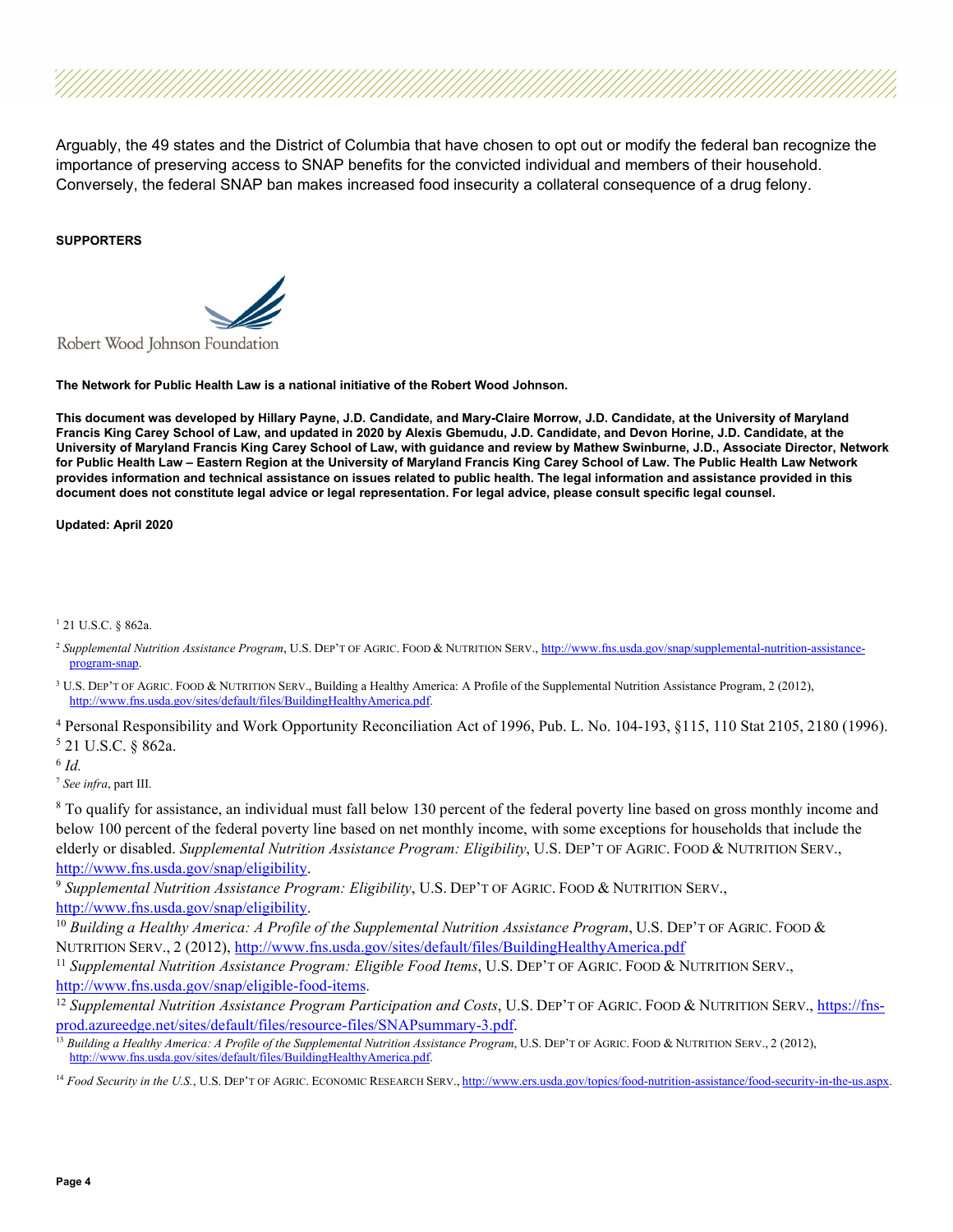<span id="page-4-3"></span><sup>18</sup> *Id*.

<span id="page-4-4"></span><sup>19</sup> Stephen M. Beaulieu, *Current and Prospective Scope of Hunger and Food Security in America: A Review of Current Research* 3-5 (2014)[, http://www.rti.org/pubs/full\\_hunger\\_report\\_final\\_07-24-14.pdf.](http://www.rti.org/pubs/full_hunger_report_final_07-24-14.pdf.)

<span id="page-4-5"></span><sup>20</sup> Hilary Seligman et al., *Food Insecurity is Associated with Chronic Disease Among Low-Income NHANES Participants*, 140 J. OF NUTRITION 304, 306 Feb. 2010[. http://www.ncbi.nlm.nih.gov/pmc/articles/PMC2806885/](http://www.ncbi.nlm.nih.gov/pmc/articles/PMC2806885/)

<span id="page-4-6"></span><sup>21</sup> *Id.*

<span id="page-4-7"></span><sup>22</sup> *Stress Management*, MAYO CLINIC[, http://www.mayoclinic.org/healthy-lifestyle/stress-management/in-depth/stress/art-20046037.](http://www.mayoclinic.org/healthy-lifestyle/stress-management/in-depth/stress/art-20046037)

<span id="page-4-8"></span><sup>23</sup> *Id.*

<span id="page-4-9"></span><sup>24</sup> SNAP Eligibility, U.S. DEP'T OF AGRIC. FOOD & NUTRITION SERV., *<https://www.fns.usda.gov/snap/recipient/eligibility>*

<span id="page-4-10"></span> $25$  21 U.S.C. § 862a(b).

<span id="page-4-12"></span><span id="page-4-11"></span><sup>26</sup> Lyndsey K. Eadler, *Purging the Drug Conviction Ban on Food Stamps in California*, 14 SCHOLAR 117, 148 (2011). <sup>27</sup> *Id.*

<span id="page-4-13"></span><sup>28</sup> NATHAN JAMES, THE FEDERAL PRISON POPULATION BUILDUP 50 (2014), <http://www.fas.org/sgp/crs/misc/R42937.pdf>

<span id="page-4-14"></span><sup>29</sup> *Id. at* 4

<span id="page-4-15"></span><sup>30</sup> Nora V. Demleitner, *"Collateral Damage": No Re-Entry for Drug Offenders*, 47 VILL. L. REV. 1027 (2002) (explaining the collateral consequences that follow a drug conviction).

<span id="page-4-16"></span><sup>31</sup> MARC MAUER, A LIFETIME OF PUNISHMENT: THE IMPACT OF THE FELONY DRUG BAN ON WELFARE BENEFITS 5 (2013), [http://sentencingproject.org/doc/publications/cc\\_A%20Lifetime%20of%20Punishment.pdf](http://sentencingproject.org/doc/publications/cc_A%20Lifetime%20of%20Punishment.pdf)

<span id="page-4-17"></span><sup>32</sup> Bruce Western, *The Impact of Incarceration on Wage Mobility and Inequality*, 67 AM. Soc. REV. 526, 526 (2002), [http://scholar.harvard.edu/files/brucewestern/files/western\\_asr.pdf](http://scholar.harvard.edu/files/brucewestern/files/western_asr.pdf) (According to one study, ex-inmates earn 7% less than men who have not been incarcerated).

<span id="page-4-18"></span><sup>33</sup> Mark Nord et al., *Prevalence of U.S. Food Insecurity is Related to Changes in Unemployment, Inflation, & the Price of Food,* U.S. DEP'T OF AGRIC 13 (2014), [https://www.ers.usda.gov/webdocs/publications/45213/48167\\_err167.pdf?v=0.](https://www.ers.usda.gov/webdocs/publications/45213/48167_err167.pdf?v=0)

<span id="page-4-19"></span><sup>34</sup> *Id*. at 15.

<span id="page-4-20"></span><sup>35</sup> Bruce Western, *The Impact of Incarceration on Wage Mobility and Inequality*, 67 AM. SOC. REV. 526, 527–528 (2002), [http://scholar.harvard.edu/files/brucewestern/files/western\\_asr.pdf](http://scholar.harvard.edu/files/brucewestern/files/western_asr.pdf) (According to one study, ex-inmates earn 7% less than men who have not been incarcerated).

<span id="page-4-21"></span><sup>36</sup> Mark Nord et al., *Prevalence of U.S. Food Insecurity is Related to Changes in Unemployment, Inflation, & the Price of Food*, U.S. DEP'T OF AGRIC. 15 (2014), [http://www.ers.usda.gov/media/1489980/err167\\_summary.pdf; http://www.ers.usda.gov/media/1489984/err167.pdf](http://www.ers.usda.gov/media/1489980/err167_summary.pdf;%20http:/www.ers.usda.gov/media/1489984/err167.pdf)

<span id="page-4-22"></span><sup>37</sup> Stephen M. Beaulieu, *Current and Prospective Scope of Hunger and Food Security in America: A Review of Current Research* 3-6 (2014), *available at* [http://www.rti.org/pubs/full\\_hunger\\_report\\_final\\_07-24-14.pdf.](http://www.rti.org/pubs/full_hunger_report_final_07-24-14.pdf)

<span id="page-4-23"></span><sup>38</sup> Coleman-Jensen et al., U.S. Department of Agriculture, Economic Research Service, *Household Food Security in the United States in 2018*, ERR-270 (2019), 14-15, [https://www.ers.usda.gov/webdocs/publications/94849/err-270.pdf?v=963.1.](https://www.ers.usda.gov/webdocs/publications/94849/err-270.pdf?v=963.1)

<span id="page-4-24"></span><sup>39</sup> *Id.*

<span id="page-4-25"></span><sup>40</sup> Arthur Delany and Alissa Scheller, *Who Gets Food Stamps? White People, Mostly,* HUFFINGTON POST (Feb. 28, 2015), http://www.huffingtonpost.com/2015/02/28/food-stamp-demographics n 6771938.html; White Americans use more SNAP benefits overall; White Americans receive 40% of benefits and African Americans receive 26% of benefits. However, comparatively, African Americans access SNAP benefits at a higher rate because White Americans make up 77% of the U.S. population and African Americans account for 13%. *State and Country Quick Facts*, THE UNITED STATES CENSUS BUREAU, https://www.census.gov/quickfacts/fact/table/US/PST045218 .

<span id="page-4-26"></span><sup>41</sup> *Decades of Disparity*, HUMAN RIGHTS WATCH, [https://www.hrw.org/report/2009/03/02/decades-disparity/drug-arrests-and-race](https://www.hrw.org/report/2009/03/02/decades-disparity/drug-arrests-and-race-united-states)[united-states](https://www.hrw.org/report/2009/03/02/decades-disparity/drug-arrests-and-race-united-states) .

<span id="page-4-28"></span><sup>43</sup> Jennifer Bronson and E. Ann Carson, *Prisoners in 2017*, U.S. DEP'T OF JUSTICE, 21-24 (April 2019)[, https://www.bjs.gov/content/pub/pdf/p17.pdf.](https://www.bjs.gov/content/pub/pdf/p17.pdf)

<span id="page-4-0"></span><sup>&</sup>lt;sup>15</sup> Hilary Seligman et al., *Food Insecurity is Associated with Chronic Disease Among Low-Income NHANES Participants*, 140 J. OF NUTRITION 304, 306 Feb. 2010. [http://www.ncbi.nlm.nih.gov/pmc/articles/PMC2806885/.](http://www.ncbi.nlm.nih.gov/pmc/articles/PMC2806885/)

<span id="page-4-1"></span><sup>16</sup> *Id.*

<span id="page-4-2"></span><sup>17</sup> *Id.*

<span id="page-4-27"></span><sup>42</sup> *Criminal Justice Fact Sheet*, NAACP, [http://www.naacp.org/pages/criminal-justice-fact-sheet.](http://www.naacp.org/pages/criminal-justice-fact-sheet)